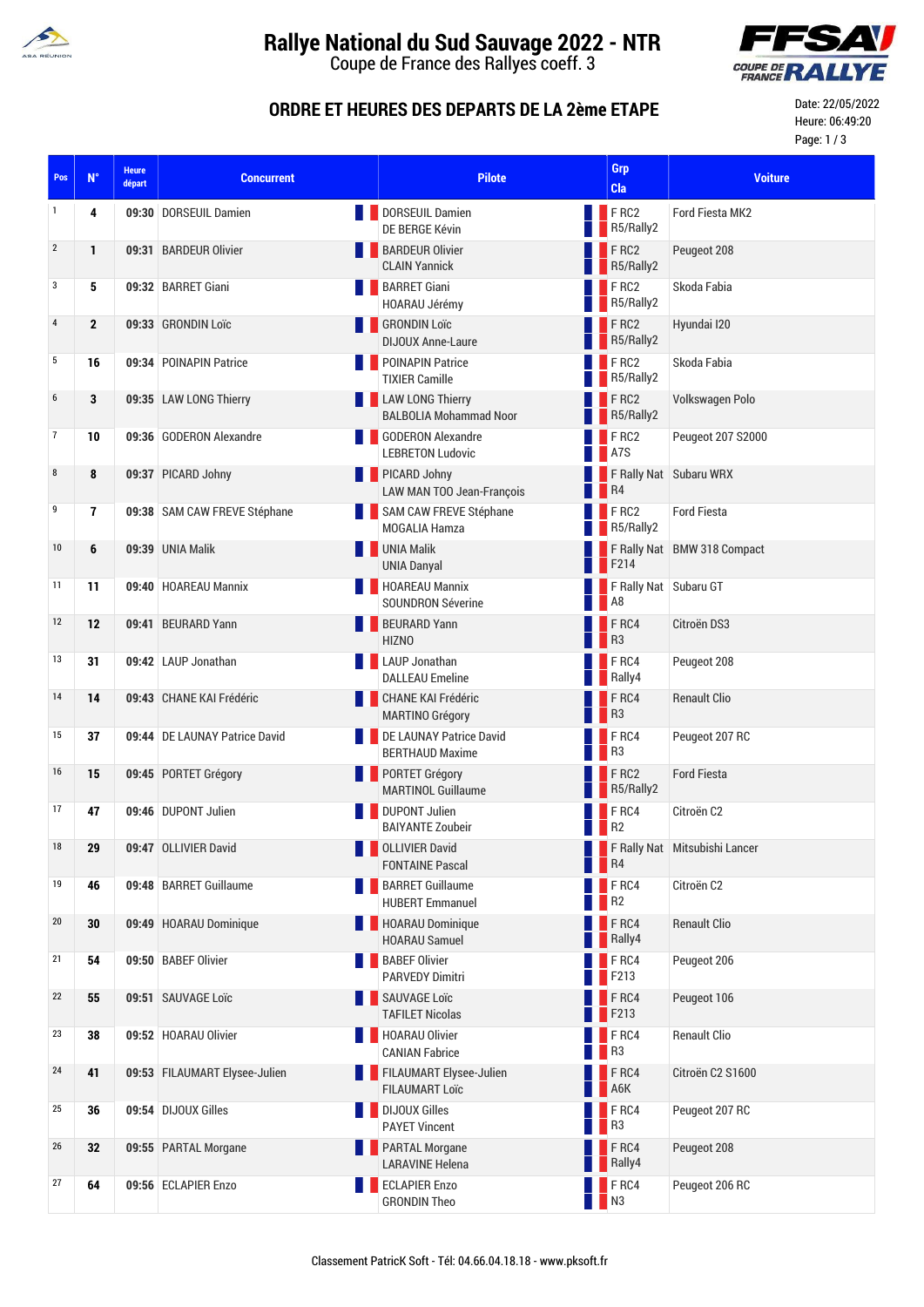

# **Rallye National du Sud Sauvage 2022 - NTR**

Coupe de France des Rallyes coeff. 3



### **ORDRE ET HEURES DES DEPARTS DE LA 2ème ETAPE**

Date: 22/05/2022 Heure: 06:49:20 Page: 2 / 3

| Pos | $\mathsf{N}^\circ$ | <b>Heure</b><br>départ | <b>Concurrent</b>            | <b>Pilote</b>                                            | Grp<br>Cla                         | <b>Voiture</b>             |
|-----|--------------------|------------------------|------------------------------|----------------------------------------------------------|------------------------------------|----------------------------|
| 28  | 48                 |                        | 09:57 BOYER Joël             | <b>BOYER Joël</b><br><b>HOAREAU François</b>             | F <sub>RC4</sub><br>R <sub>2</sub> | Citroën <sub>C2</sub>      |
| 29  | 17                 |                        | 09:58 SAM CAW FREVE Philippe | SAM CAW FREVE Philippe<br><b>CANAGUY Vega</b>            | FRGT<br>GT10                       | Porsche 996 GT3            |
| 30  | 60                 |                        | 09:59 MARCHAND Esteban       | MARCHAND Esteban<br><b>DUPUIS Thomas</b>                 | $F$ <sub>RC4</sub><br>A7           | Peugeot 206 RC             |
| 31  | 62                 |                        | 10:00 MOUTIEN Sandjay        | MOUTIEN Sandjay<br><b>OULIA Loïc</b>                     | F <sub>RC4</sub><br>A7             | Peugeot 206                |
| 32  | 33                 |                        | 10:01 LAURET Franck          | <b>LAURET Franck</b><br><b>GINESTRE Sébastien</b>        | $\blacksquare$ F RC4<br>Rally4     | Peugeot 208                |
| 33  | 22                 |                        | 10:02 BOYER Alain            | <b>BOYER Alain</b><br><b>CHANE PINE Anderson</b>         | F214                               | F Rally Nat Peugeot 206 RC |
| 34  | 51                 |                        | 10:03 TANJON Frédéric        | <b>TANJON Frédéric</b><br><b>MOREAU Olivier</b>          | FRC4<br>R <sub>2</sub>             | Peugeot 208                |
| 35  | 40                 |                        | 10:04 MAILLOT Emmanuel       | MAILLOT Emmanuel<br><b>LAURET Henri-Serge</b>            | F <sub>RC4</sub><br>R <sub>3</sub> | <b>Renault Clio</b>        |
| 36  | 26                 |                        | 10:05 MOREL Laurence         | MOREL Laurence<br><b>CLAIN Yohann</b>                    | A8                                 | F Rally Nat Mitsubishi Evo |
| 37  | 28                 |                        | 10:06 ROYER Willy            | ROYER Willy<br><b>AMAYE Emmanuel</b>                     | N <sub>4</sub>                     | F Rally Nat Subaru Impreza |
| 38  | 49                 |                        | 10:07 ECLAPIER Robin         | <b>ECLAPIER Robin</b><br><b>MORIN Tony</b>               | F RC4<br>R <sub>2</sub>            | Citroën C2                 |
| 39  | 75                 |                        | 10:08 LALLEMAND Patrick      | <b>ALLEMAND Patrick</b><br><b>LALLEMAND Sophie</b>       | FRG5<br>N <sub>2</sub>             | Citroën Saxo               |
| 40  | 52                 |                        | 10:09 DUBARD Laurent         | DUBARD Laurent<br><b>TURPIN Mickaël</b>                  | F RC4<br>R <sub>2</sub>            | <b>Ford Fiesta</b>         |
| 41  | 45                 |                        | 10:10 ROUSSEAU Guillaume     | ROUSSEAU Guillaume<br>LO-SHUNG-LINE Sébastien            | FRC4<br>R <sub>2</sub>             | Peugeot 208                |
| 42  | 53                 |                        | 10:11 PEGOU Bruno            | <b>PEGOU Bruno</b><br><b>MICOUIN Guerric</b>             | FRC4<br>R <sup>2</sup>             | <b>Ford Fiesta</b>         |
| 43  | 63                 |                        | 10:12 SERY Vincent           | SERY Vincent<br><b>OUCENI Florence</b>                   | $F$ RC4<br>N <sub>3</sub>          | Peugeot 206 RC             |
| 44  | 42                 |                        | 10:13 SEYCHELLES Emmanuel    | SEYCHELLES Emmanuel<br><b>SAVIGNY Daniel</b>             | F <sub>RC4</sub><br>A6K            | Peugeot 206                |
| 45  | 43                 |                        | 10:14 CLAIN Sébastien        | <b>CLAIN Sébastien</b><br><b>NATIVEL Emmanuel</b>        | $\blacksquare$ F RC4<br>A6K        | Peugeot 206                |
| 46  | 20                 |                        | 10:15 RIVIERE Emmanuel       | RIVIERE Emmanuel<br><b>FOLIO Elodie</b>                  | F214                               | F Rally Nat Peugeot 206 RC |
| 47  | 34                 |                        | 10:16 ABSY Rajesh            | <b>ABSY Rajesh</b><br><b>ROBERT Laurent</b>              | F RC4<br>Rally4                    | Peugeot 208                |
| 48  | 76                 |                        | 10:17 ROBERT Kévin           | ROBERT Kévin<br><b>TONTY William</b>                     | FRC5<br>N <sub>2</sub>             | Citroën Saxo               |
| 49  | 78                 |                        | 10:18 M'BAJOUMBE Emilie      | M'BAJOUMBE Emilie<br><b>HUBERT Gaëlle</b>                | FRC5<br>N2                         | Peugeot 106                |
| 50  | 73                 |                        | 10:19 PANCHBAYA Hamza        | <b>EXECUTE PANCHBAYA Hamza</b><br><b>MAILLOT Mickaël</b> | FRC5<br>R1                         | Suzuki Swift<br>PR         |
| 51  | 68                 |                        | 10:20 VALLY Jean Damien      | <b>VALLY Jean Damien</b><br><b>FOULQUIE Pierre</b>       | FRC4<br>N3                         | <b>Renault Clio</b>        |
| 52  | 21                 |                        | 10:21 ROBERT Johny           | ROBERT Johny<br><b>ROBERT Martine</b>                    | F214                               | F Rally Nat Peugeot 306    |
| 53  | 70                 |                        | 10:22 PECAULT Jean-Haide     | <b>PECAULT Jean-Haide</b><br><b>LASY Vincent</b>         | FRC5<br>F212                       | Peugeot 106<br>PR          |
| 54  | 59                 |                        | 10:23 PAYET Jean-Patrice     | <b>PAYET Jean-Patrice</b><br><b>FRANCOISE Sylvain</b>    | F <sub>RC4</sub><br>F213           | Citroën Saxo<br>PR         |